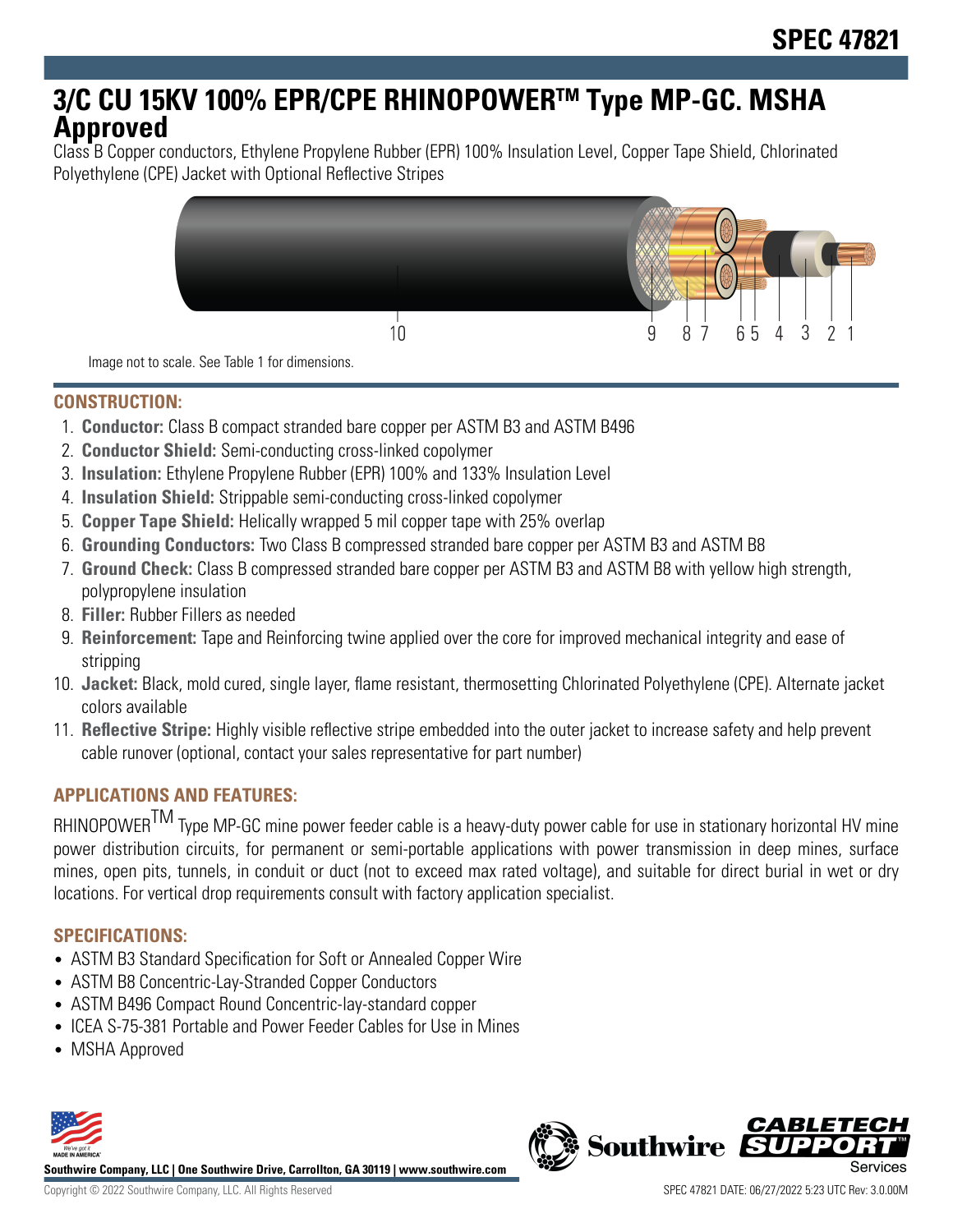# **SAMPLE PRINT LEGEND:**

SOUTHWIRE (R) RHINO<sup>TM</sup> BRAND CABLE # AWG 3/C COMPACT CU TYPE MP-GC 15000V 100% INS. LEVEL P-07-K140017 MSHA

#### **Table 1 – Weights and Measurements**

| <b>Stock</b><br>Number | Cond.<br><b>Size</b> | Cond | Cond.<br>Number Strands | Diameter<br><b>Over</b><br>Conductor | Insul.<br><b>Thickness</b> | Diameter<br><b>Over</b><br>Insulation | <b>Size</b>    | <b>Ground</b> Ground<br>Strands | Ground<br>Check<br>Size | Ground<br>Check<br><b>Strands</b> | Ground<br><b>Check</b><br>Insulation<br>Thickness | Jacket<br><b>Thickness</b> | Approx.<br><b>OD</b> | Approx.<br>Weight |
|------------------------|----------------------|------|-------------------------|--------------------------------------|----------------------------|---------------------------------------|----------------|---------------------------------|-------------------------|-----------------------------------|---------------------------------------------------|----------------------------|----------------------|-------------------|
|                        | AWG/<br>Kcmil        | No.  | No.                     | inch                                 | mil                        | inch                                  | <b>AWG</b>     | No.                             | <b>AWG</b>              | No.                               | mil                                               | mil                        | inch                 | lb/1000ft         |
| 57804699               | $\overline{2}$       | 3    | 7                       | 0.268                                | 175                        | 0.654                                 | 6              | 7                               | 8                       | 7                                 | 45                                                | 140                        | 1.88                 | 2310              |
| 58666599               |                      | 3    | 19                      | 0.299                                | 175                        | 0.685                                 | 5              | 7                               | 8                       | 7                                 | 45                                                | 140                        | 1.98                 | 2650              |
| <b>TBA</b>             | 1/0                  | 3    | 19                      | 0.336                                | 175                        | 0.722                                 | 4              | 7                               | 8                       | $\overline{7}$                    | 45                                                | 140                        | 2.05                 | 3000              |
| 58656599               | 2/0                  | 3    | 19                      | 0.376                                | 175                        | 0.762                                 | 3              | ⇁                               | 8                       | 7                                 | 45                                                | 140                        | 2.15                 | 3460              |
| TBA                    | 3/0                  | 3    | 19                      | 0.423                                | 175                        | 0.809                                 | $\overline{2}$ | 7                               | 8                       | 7                                 | 45                                                | 140                        | 2.26                 | 4020              |
| 57879799               | 4/0                  | 3    | 19                      | 0.475                                | 175                        | 0.861                                 | 1              | 19                              | 8                       | 7                                 | 45                                                | 140                        | 2.40                 | 4750              |
| 59963599               | 250                  | 3    | 37                      | 0.52                                 | 175                        | 0.906                                 | 1/0            | 19                              | 8                       | 7                                 | 45                                                | 140                        | 2.50                 | 5380              |
| TBA                    | 300                  | 3    | 37                      | 0.57                                 | 175                        | 0.956                                 | 1/0            | 19                              | 8                       | 7                                 | 45                                                | 140                        | 2.64                 | 6080              |
| 59249799               | 350                  | 3    | 37                      | 0.616                                | 175                        | 1.002                                 | 2/0            | 19                              | 8                       | 7                                 | 45                                                | 140                        | 2.75                 | 6890              |
| TBA                    | 400                  | 3    | 37                      | 0.659                                | 175                        | 1.045                                 | 3/0            | 19                              | 8                       | 7                                 | 45                                                | 140                        | 2.92                 | 7870              |
| TBA                    | 450                  | 3    | 37                      | 0.7                                  | 175                        | 1.086                                 | 3/0            | 19                              | 8                       | 7                                 | 45                                                | 140                        | 3.00                 | 8470              |
| 58083399               | 500                  | 3    | 37                      | 0.736                                | 175                        | 1.122                                 | 4/0            | 19                              | 8                       | 7                                 | 45                                                | 170                        | 3.10                 | 9370              |

All dimensions are nominal and subject to normal manufacturing tolerances

◊ Cable marked with this symbol is a standard stock item

#### **Table 2 – Electrical and Engineering Data**

| <b>Stock</b><br>Number | Cond.<br><b>Size</b> | Cond.<br><b>Number</b> | <b>DC</b> Resistance<br>@ 25°C | <b>AC</b> Resistance<br>@ 90°C | Capacitive<br>Reactance | Inductive<br>Reactance | Working<br><b>Tension</b> | Min Bending<br>Radius | <b>Allowable Ampacity</b><br>In Air 90°Ct |
|------------------------|----------------------|------------------------|--------------------------------|--------------------------------|-------------------------|------------------------|---------------------------|-----------------------|-------------------------------------------|
|                        | AWG/<br>Kcmil        | No.                    | $\Omega/1000$ ft               | $\Omega/1000$ ft               | $M\Omega^*1000$ ft      | $M\Omega/1000$ ft      | $\mathsf{lb}$             | inch                  | Amp                                       |
| 57804699               | $\overline{2}$       | 3                      | 0.164                          | 0.205                          | 0.048                   | 0.044                  | 454.000                   | 22.6                  | 164                                       |
| 58666599               | 1                    | 3                      | 0.130                          | 0.163                          | 0.045                   | 0.043                  | 572.000                   | 23.8                  | 187                                       |
| TBA                    | 1/0                  | 3                      | 0.104                          | 0.130                          | 0.041                   | 0.041                  | 722.000                   | 24.6                  | 215                                       |
| 58656599               | 2/0                  | 3                      | 0.082                          | 0.103                          | 0.038                   | 0.040                  | 910.000                   | 25.8                  | 246                                       |
| TBA                    | 3/0                  | 3                      | 0.065                          | 0.081                          | 0.035                   | 0.038                  | 1147.000                  | 27.1                  | 283                                       |
| 57879799               | 4/0                  | 3                      | 0.052                          | 0.065                          | 0.032                   | 0.037                  | 1446.000                  | 28.8                  | 325                                       |
| 59963599               | 250                  | 3                      | 0.044                          | 0.055                          | 0.030                   | 0.036                  | 1709.000                  | 30                    | 359                                       |
| TBA                    | 300                  | 3                      | 0.037                          | 0.046                          | 0.028                   | 0.035                  | 2051.000                  | 31.7                  | 401                                       |
| 59249799               | 350                  | 3                      | 0.031                          | 0.039                          | 0.026                   | 0.034                  | 2393.000                  | 33                    | 438                                       |
| TBA                    | 400                  | 3                      | 0.027                          | 0.034                          | 0.025                   | 0.034                  | 2734.000                  | 35                    | 473                                       |
| TBA                    | 450                  | 3                      | 0.024                          | 0.030                          | 0.024                   | 0.033                  | 3075.000                  | 36                    | 504                                       |
| 58083399               | 500                  | 3                      | 0.022                          | 0.028                          | 0.023                   | 0.033                  | 3418.000                  | 37.2                  | 536                                       |

† Ampacity based on ICEA S-75-381 Table I-1 and is for a single isolated cable in air operated with an open-circuited shield at an ambient temperature of 40°C and a conductor temperature of 90°C



Southwire Company, LLC | One Southwire Drive, Carrollton, GA 30119 | www.southwire.com<br>Services

**CABLETECH** 

OI: